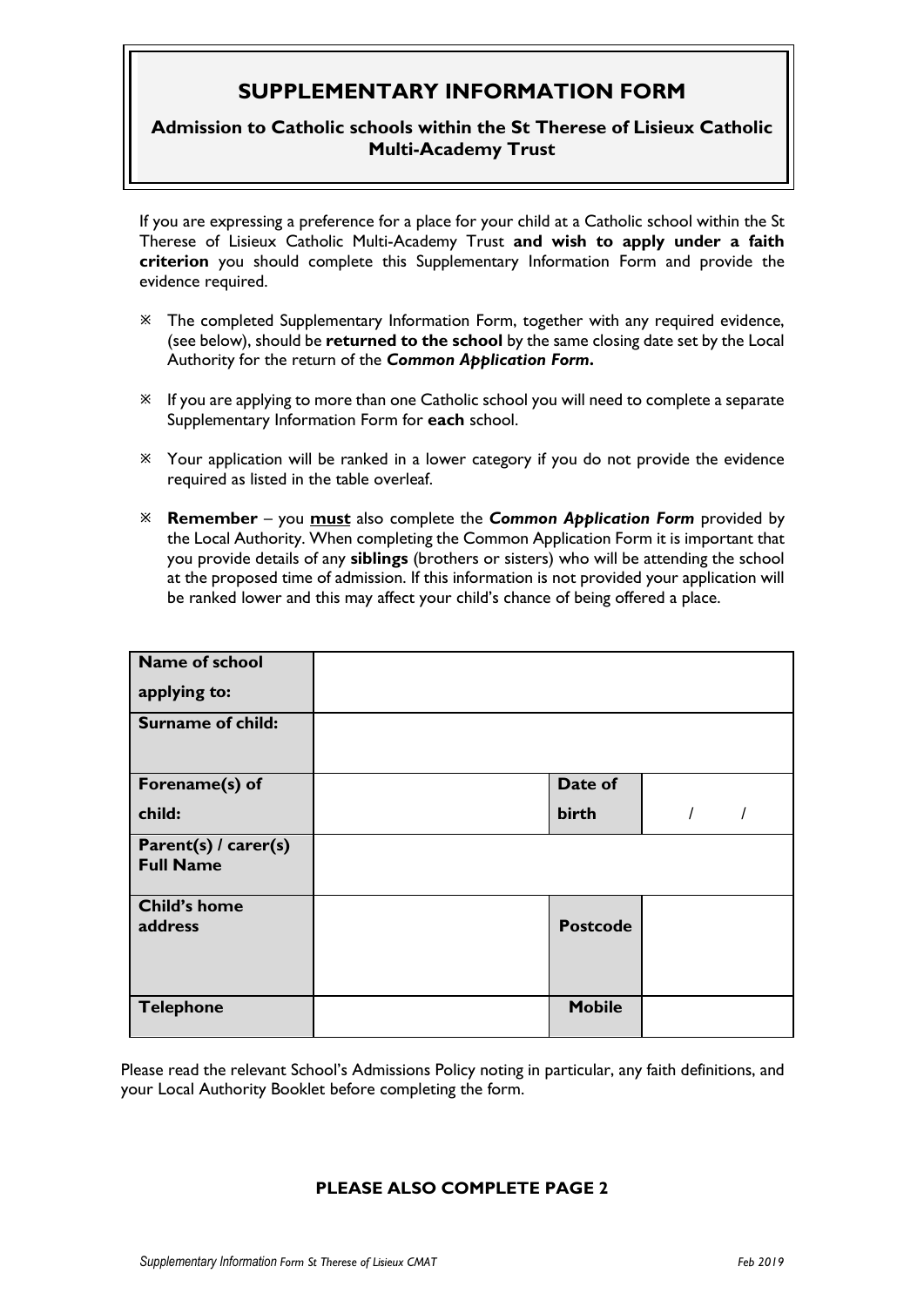Now complete the following by ticking the boxes which apply to your child.

|                                                           | Faith<br><b>Criterion</b><br><b>Please tick</b> | <b>Supporting</b><br><b>Evidence</b><br><b>Required</b><br>(Legible photocopies are acceptable)                                                                                                       | <b>Supporting</b><br><b>Evidence</b><br><b>Enclosed*</b><br><b>Please tick</b> |
|-----------------------------------------------------------|-------------------------------------------------|-------------------------------------------------------------------------------------------------------------------------------------------------------------------------------------------------------|--------------------------------------------------------------------------------|
| My child is a:                                            |                                                 | A Catholic Baptism Certificate<br>or                                                                                                                                                                  |                                                                                |
| <b>Catholic</b>                                           |                                                 | A written statement or certificate<br>signed by a Catholic Priest and stamped<br>with the parish stamp verifying that the<br>child has been received into full<br>communion with the Catholic church. |                                                                                |
| My child is a:                                            |                                                 | A certificate of reception into the<br>order of catechumens<br>or                                                                                                                                     |                                                                                |
| Catechumen /<br><b>Candidate</b>                          |                                                 | A letter of verification signed by the<br>parish priest and stamped with the<br>parish stamp.                                                                                                         |                                                                                |
| My child is a:                                            |                                                 | A Baptism Certificate<br>or                                                                                                                                                                           |                                                                                |
| member of an<br><b>Eastern Christian</b><br><b>Church</b> |                                                 | A certificate of reception from the<br>authorities of that Church.                                                                                                                                    |                                                                                |
| My child is a:                                            |                                                 | A Baptism Certificate<br>or                                                                                                                                                                           |                                                                                |
| member of<br>another Christian                            |                                                 | A Certificate of Dedication<br>or                                                                                                                                                                     |                                                                                |
| denomination                                              |                                                 | A letter of verification signed by the<br>minister of religion for that church.                                                                                                                       |                                                                                |
| My child is a:                                            |                                                 | A Baptism Certificate<br>or                                                                                                                                                                           |                                                                                |
| member of<br>another faith                                |                                                 | A Certificate of Dedication<br>or                                                                                                                                                                     |                                                                                |
|                                                           |                                                 | A letter of verification signed by the<br>religious leader of the community.                                                                                                                          |                                                                                |

**\*** *Extra supporting evidence may be requested if the written documents that are produced do not clarify the fact that a person is a member of a church or religious community, (e.g. where the name and address of the Church is not on the certificate). If you have difficulties in producing evidence, you should contact your Parish Priest or Religious Leader for advice.*

| Your name(s) in<br><b>BLOCK</b><br><b>CAPITALS</b> |  |
|----------------------------------------------------|--|
| Your signature(s)                                  |  |
| <b>Date</b>                                        |  |

For School use only

| Evidence provided | Date | Criterion |
|-------------------|------|-----------|
|                   |      |           |